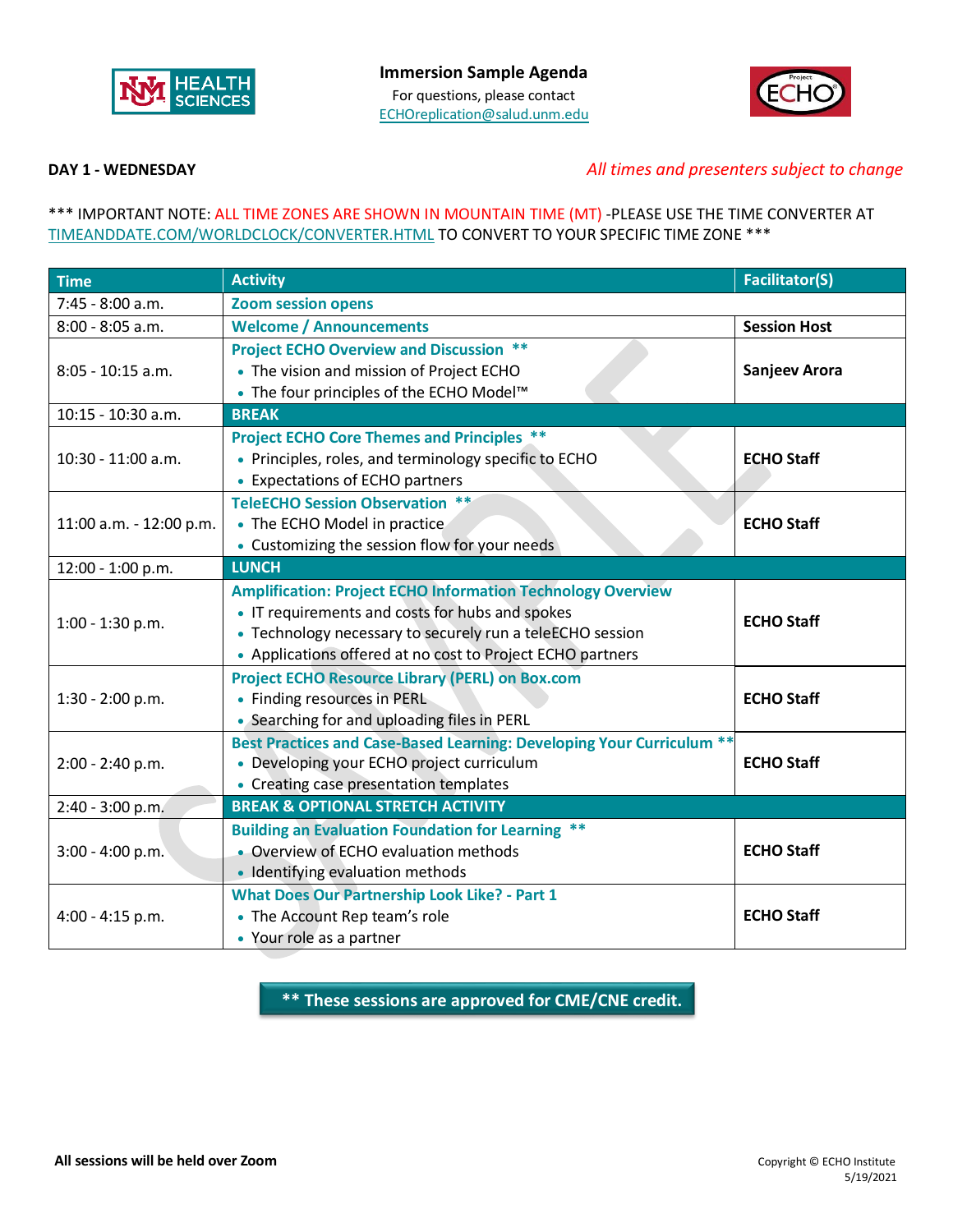



# **DAY 2 - THURSDAY** *All times and presenters subject to change*

| <b>Time</b>             | <b>Activity</b>                                                                                                                                      | <b>Facilitator(S)</b> |
|-------------------------|------------------------------------------------------------------------------------------------------------------------------------------------------|-----------------------|
| 7:45 - 8:00 a.m.        | <b>Zoom session opens</b>                                                                                                                            |                       |
| $8:00 - 8:15$ a.m.      | <b>Framing the Day</b><br>• Review the agenda and partner resources<br>• Cover items contributing to a positive learning experience                  |                       |
| $8:15 - 8:45$ a.m.      | <b>Snapshots: Unique ECHO Programs</b><br>• The New Mexico Peer Education Project (PEP)<br>• Community Health Workers (CHW) & the ECHO Model         | <b>ECHO Staff</b>     |
| $8:45 - 9:15$ a.m.      | <b>Recruitment, Engagement, and Retention</b><br>• Recruitment strategies                                                                            | <b>ECHO Staff</b>     |
| $9:15 - 9:45$ a.m.      | <b>Mid-Immersion Learning Check</b>                                                                                                                  | <b>ECHO Staff</b>     |
| 9:45 - 10:15 a.m.       | <b>BREAK &amp; OPTIONAL STRETCH ACTIVITY</b>                                                                                                         |                       |
| $10:15 - 11:15$ a.m.    | <b>Forming Your Hub Team **</b><br>• Overview each role & its responsibilities                                                                       | <b>ECHO Staff</b>     |
| $11:15 - 11:45$ a.m.    | <b>Facilitation Basics</b><br>• Responsibilities of the session facilitator<br>• Creating a welcoming environment in your session                    | <b>ECHO Staff</b>     |
| 11:45 a.m. - 12:00 p.m. | <b>Introduction to Mock TeleECHO Learning Session</b><br>$***$<br>• Review mock session roles and expectations<br>• Role of volunteers and observers | <b>ECHO Staff</b>     |
| 12:00 - 12:30 p.m.      | <b>Mock Volunteer Prep (for Mock volunteers)</b><br>• Volunteers prepare for mock teleECHO session                                                   | <b>ECHO Staff</b>     |
| 12:30 - 1:30 p.m.       | LUNCH (if not volunteering, lunch begins at 12:00 p.m.)                                                                                              |                       |
| 1:30 - 3:15 p.m.        | <b>Mock TeleECHO Learning Session **</b><br>• Practice the elements of the ECHO Model<br>• Experience running a teleECHO session                     | <b>ECHO Staff</b>     |

**\*\* These sessions are approved for CME/CNE credit.**

**\*\***